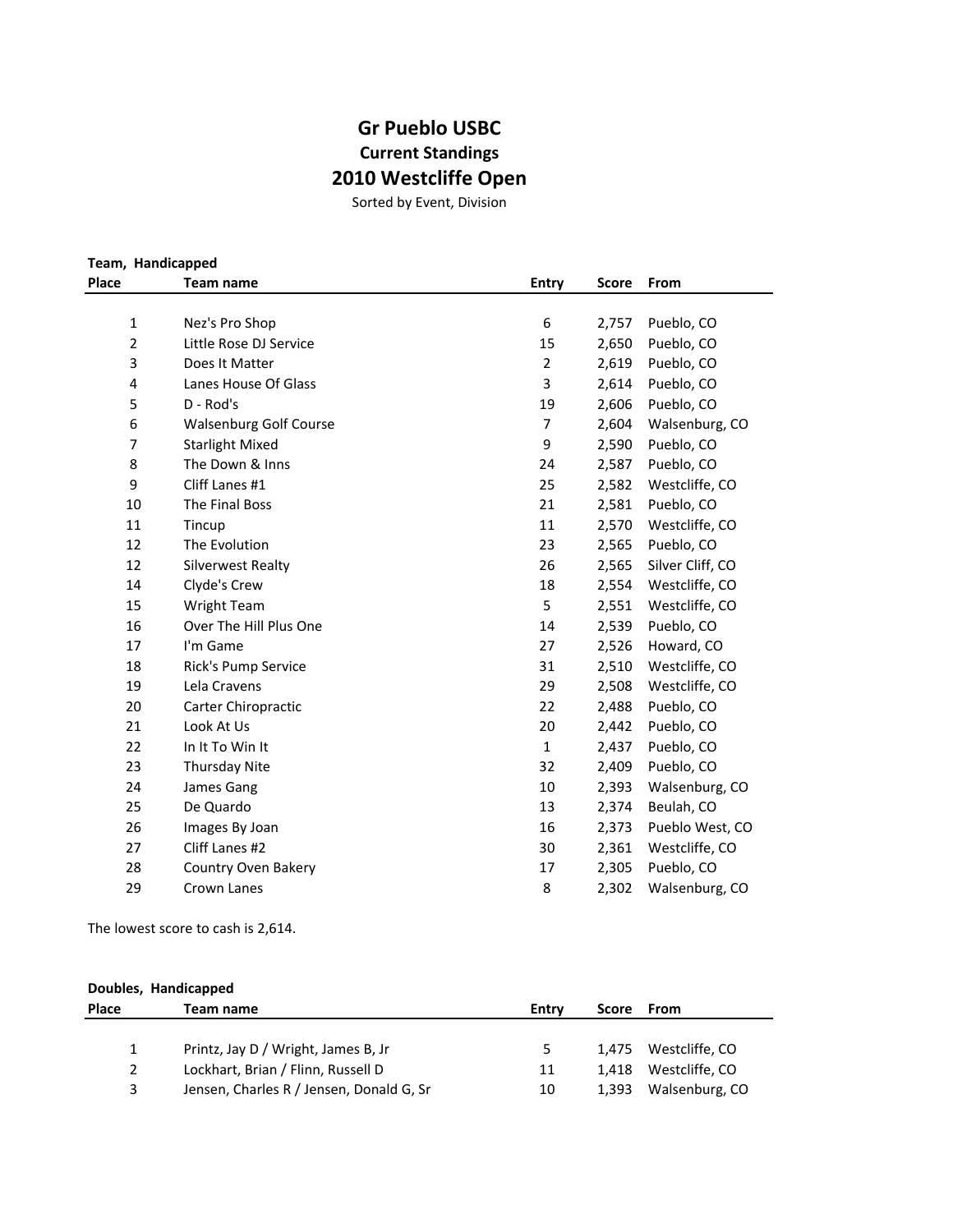| 4  | Amato, Colette D / Fuentes, Daniel J             | 16                      | 1,356 | Pueblo West, CO  |
|----|--------------------------------------------------|-------------------------|-------|------------------|
| 5  | Reed, John E / Dorrance, Robert L                | 14                      | 1,344 | Pueblo, CO       |
| 6  | Eccher, Fred T / Walecheck, Joey                 | 8                       | 1,337 | Walsenburg, CO   |
| 7  | Musilli, Brian D / Eccher, Bruce E               | 7                       | 1,331 | Walsenburg, CO   |
| 8  | Fenstermaker, Dwight W / Hecke, F. Scott         | 25                      | 1,319 | Westcliffe, CO   |
| 9  | Martinez, Marisol M / Martinez, John N           | 9                       | 1,316 | Pueblo, CO       |
| 10 | Gibbs, Carl R / Edison, Richard C                | 20                      | 1,305 | Pueblo, CO       |
| 11 | Lafler, Steve E / Schaak, Alan D                 | $\mathbf 1$             | 1,304 | Pueblo, CO       |
| 12 | Hoag, Dale J / Tallent, Robert C                 | 26                      | 1,297 | Silver Cliff, CO |
| 13 | Roy, Robert L / Fischer, Gary                    | 18                      | 1,296 | Westcliffe, CO   |
| 14 | Davis, Cliff L / Sutphen, Robert W               | 19                      | 1,294 | Pueblo, CO       |
| 15 | Handy, James E / Allen, Michael J                | 11                      | 1,288 | Westcliffe, CO   |
| 16 | Burrer, Michael J / Carter, Wayne L              | 22                      | 1,276 | Pueblo, CO       |
| 17 | Eccher, Raymond R / Groves, Glenn F              | $\overline{2}$          | 1,273 | Pueblo, CO       |
| 18 | Rosenberger, Karen / Rosenberger, Denny R        | 29                      | 1,270 | Westcliffe, CO   |
| 19 | Garcia, Cody R / Fraterelli, Dallas M            | 21                      | 1,266 | Pueblo, CO       |
| 20 | Miller, James I / Hecker, Justin S               | 3                       | 1,251 | Pueblo, CO       |
| 21 | Salas, Michael L / Maes, Larry E                 | 15                      | 1,249 | Pueblo, CO       |
| 21 | Richardson, Bob G / Vigil, Gilbert R             | 17                      | 1,249 | Pueblo, CO       |
| 23 | Cornett, Michael B / De Quardo, John R           | 13                      | 1,247 | Beulah, CO       |
| 24 | Lewis, Vera / Lewis, Michael D                   | 27                      | 1,245 | Howard, CO       |
| 25 | Geroux, Harvey / Geroux, Justin D                | 26                      | 1,244 | Silver Cliff, CO |
| 26 | Nezvensky, Marvin C, Jr / Nezvensky, Marvin, III | 6                       | 1,241 | Pueblo, CO       |
| 26 | Meyer, Donald L / Keeney, Adam H                 | $\overline{\mathbf{c}}$ | 1,241 | Pueblo, CO       |
| 28 | Sandoval, Floyd / Martinez, John, Jr             | 9                       | 1,237 | Pueblo, CO       |
| 29 | Gerstmeyer, Daniel R / Atteberry, Martin K       | 3                       | 1,236 | Pueblo, CO       |
| 30 | Eccher, James P / Eccher, Ronald R               | 8                       | 1,234 | Walsenburg, CO   |
| 31 | Cravens, Lela / Cravens, Gene                    | 29                      | 1,226 | Westcliffe, CO   |
| 32 | Jackson, O. T. / Tekavec, Leonard                | 20                      | 1,206 | Pueblo, CO       |
| 33 | Chavez, Kenny A / Quintana, Lloyd L              | 14                      | 1,205 | Pueblo, CO       |
| 34 | Emerson, Aaron W / Mc Daniel, John               | 6                       | 1,203 | Pueblo, CO       |
| 35 | Manning, Charles L / Reigenborn, James C         | 32                      | 1,197 | Pueblo, CO       |
| 36 | Gaide, Robin A / Fischer, Deborah A              | 31                      | 1,195 | Westcliffe, CO   |
| 37 | Austin, Fran / Hecke, Donna L                    | 30                      | 1,194 | Westcliffe, CO   |
| 38 | Vigil, Eric D / Bevsek, Neal G                   | 4                       | 1,191 | Pueblo, CO       |
| 38 | Selvage, Joan L / Selvage, Robert L              | 16                      | 1,191 | Pueblo West, CO  |
| 40 | Lee, Betty / Printz, Barbara D                   | 5                       | 1,183 | Westcliffe, CO   |
| 41 | Archuleta, Jim / Torrez, Ray M                   | 15                      | 1,182 | Pueblo, CO       |
| 42 | Kuhn, Steve / Heun, Justin M                     | 21                      | 1,173 | Pueblo, CO       |
| 43 | Hansen, Darwin D / Tortessi, Tony L              | 13                      | 1,165 | Beulah, CO       |
| 44 | Patch, Brian / Pacheco, Joey                     | 7                       | 1,154 | Walsenburg, CO   |
| 45 | Fabrizio-Pantleo, Sheila / Pantleo, Phil         | 32                      | 1,153 | Pueblo, CO       |
| 46 | Jones, Rick A / Carter, Larry                    | 22                      | 1,148 | Pueblo, CO       |
| 47 | Richardson, Wally E / Grabner, Vern E            | 17                      | 1,136 | Pueblo, CO       |
| 48 | Popp, Cheryl L / Wigner, Joey L                  | 28                      | 1,134 | Pueblo, CO       |
| 49 | Johnson, Charles H / Johnson, Geraldine H        | 27                      | 1,127 | Howard, CO       |
| 50 | Kohnke, David F / Cowan, William Greg            | $\mathbf 1$             | 1,126 | Pueblo, CO       |
| 51 | Jandro, Floyd R / Jandro, Steve                  | 18                      | 1,112 | Westcliffe, CO   |
| 52 | VanDeusen, Valerie S / Seiling, Cindy            | 31                      | 1,109 | Westcliffe, CO   |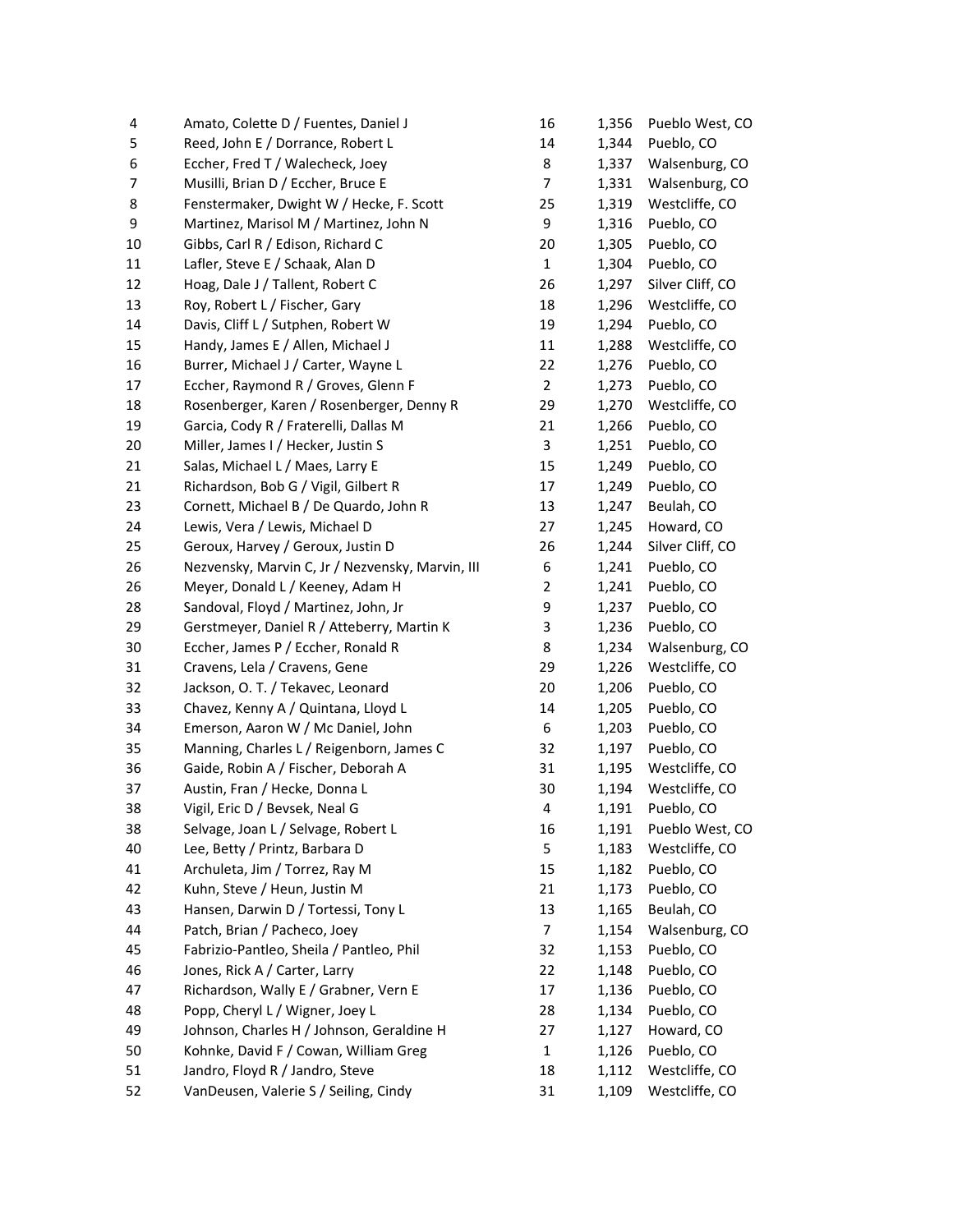| -53 | Kieckhafer, Chris J / Connors, Jeff M |
|-----|---------------------------------------|
|     |                                       |

|     | Kieckhafer, Chris J / Connors, Jeff M |  | 1,102 Pueblo, CO     |
|-----|---------------------------------------|--|----------------------|
| -54 | James, Janet L / James, Paul D, Jr    |  | 1,079 Walsenburg, CO |

The lowest score to cash is 1,331.

## **Singles, Handicapped**

| Place        | Team name               | <b>Entry</b>   | <b>Score</b> | From            |
|--------------|-------------------------|----------------|--------------|-----------------|
|              |                         |                |              |                 |
| $\mathbf{1}$ | Edison, Richard C       | 20             | 788          | Pueblo, CO      |
| $\mathbf 2$  | Eccher, Raymond R       | $\overline{2}$ | 754          | Pueblo, CO      |
| 3            | Martinez, John N        | 9              | 744          | Pueblo, CO      |
| 4            | Handy, James E          | 11             | 740          | Westcliffe, CO  |
| 5            | Allen, Michael J        | 11             | 731          | Westcliffe, CO  |
| 6            | Chavez, Kenny A         | 14             | 729          | Pueblo, CO      |
| 7            | Hecke, F. Scott         | 25             | 727          | Westcliffe, CO  |
| 8            | Eccher, Ronald R        | 8              | 723          | Walsenburg, CO  |
| 9            | Jensen, Charles R       | 10             | 722          | Walsenburg, CO  |
| 10           | Gibbs, Carl R           | 20             | 717          | Pueblo, CO      |
| 11           | Schaak, Alan D          | $\mathbf 1$    | 710          | Pueblo, CO      |
| 12           | Sandoval, Floyd         | 9              | 702          | Pueblo, CO      |
| 13           | Pacheco, Joey           | $\overline{7}$ | 699          | Walsenburg, CO  |
| 14           | Cowan, William Greg     | $\mathbf 1$    | 692          | Pueblo, CO      |
| 15           | Fuentes, Daniel J       | 16             | 691          | Pueblo West, CO |
| 16           | Quintana, Lloyd L       | 14             | 690          | Pueblo, CO      |
| 17           | Fischer, Deborah A      | 31             | 688          | Westcliffe, CO  |
| 17           | Amato, Colette D        | 16             | 688          | Pueblo West, CO |
| 17           | Musilli, Brian D        | $\overline{7}$ | 688          | Walsenburg, CO  |
| 20           | Heun, Justin M          | 21             | 686          | Pueblo, CO      |
| 20           | Rosenberger, Denny R    | 29             | 686          | Westcliffe, CO  |
| 22           | Davis, Cliff L          | 19             | 685          | Pueblo, CO      |
| 23           | Connors, Jeff M         | 19             | 684          | Pueblo, CO      |
| 24           | Nezvensky, Marvin, III  | 6              | 683          | Pueblo, CO      |
| 25           | Reed, John E            | 14             | 681          | Pueblo, CO      |
| 26           | Lewis, Michael D        | 27             | 678          | Howard, CO      |
| 27           | Keeney, Adam H          | $\overline{2}$ | 676          | Pueblo, CO      |
| 28           | Nezvensky, Marvin C, Jr | 6              | 675          | Pueblo, CO      |
| 29           | Kohnke, David F         | $\mathbf 1$    | 673          | Pueblo, CO      |
| 30           | Garcia, Cody R          | 21             | 672          | Pueblo, CO      |
| 31           | Mc Daniel, John         | 6              | 668          | Pueblo, CO      |
| 31           | Fenstermaker, Dwight W  | 25             | 668          | Westcliffe, CO  |
| 33           | Torrez, Ray M           | 15             | 664          | Pueblo, CO      |
| 34           | Printz, Barbara D       | 5              | 663          | Westcliffe, CO  |
| 35           | De Quardo, John R       | 13             | 661          | Beulah, CO      |
| 35           | Tekavec, Leonard        | 20             | 661          | Pueblo, CO      |
| 37           | Lockhart, Brian         | 11             | 653          | Westcliffe, CO  |
| 38           | Austin, Fran            | 30             | 650          | Westcliffe, CO  |
| 38           | Cornett, Michael B      | 13             | 650          | Beulah, CO      |
| 40           | Atteberry, Martin K     | 3              | 649          | Pueblo, CO      |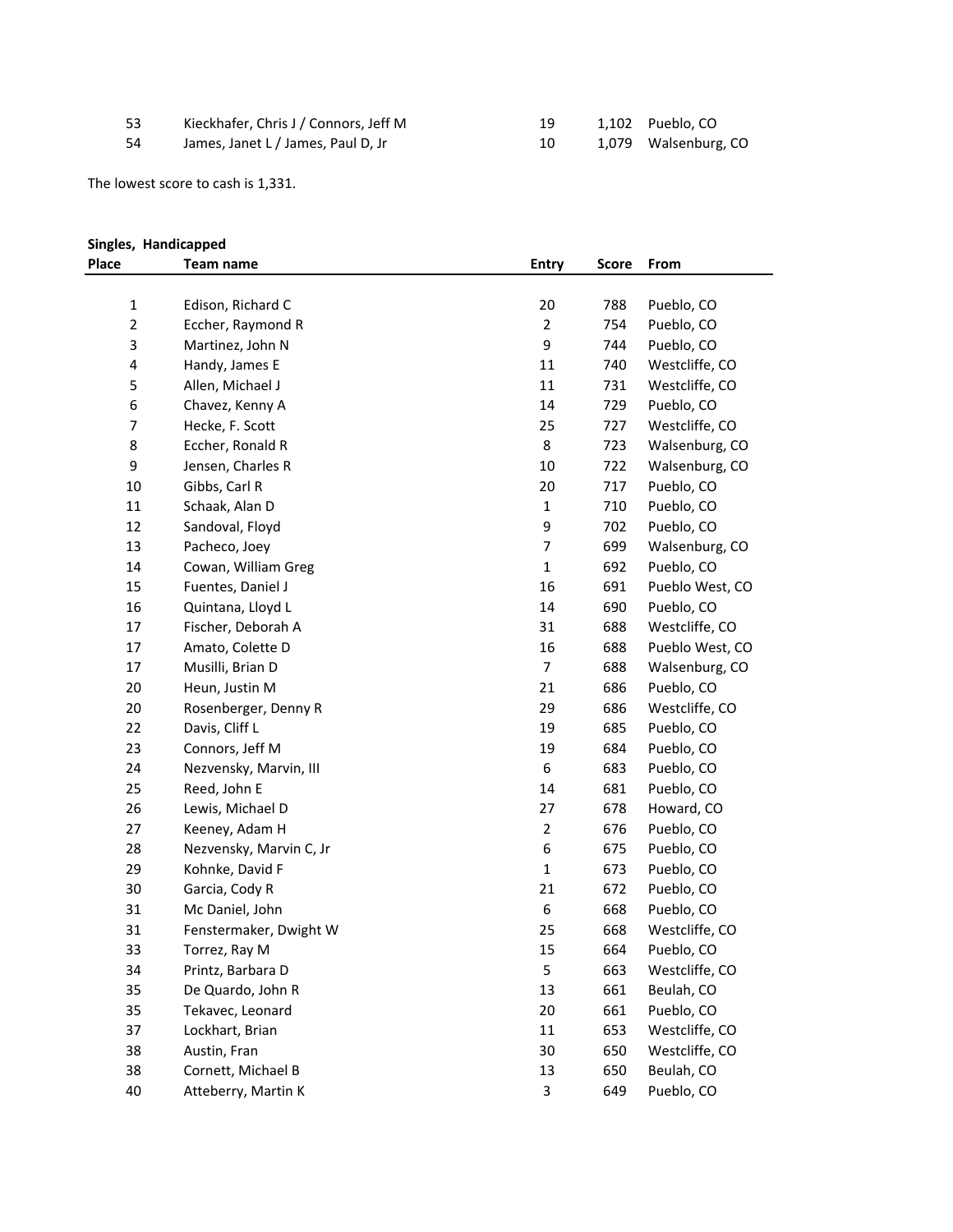| 41 | Gerstmeyer, Daniel R     | 3              | 647 | Pueblo, CO       |
|----|--------------------------|----------------|-----|------------------|
| 42 | Selvage, Joan L          | 16             | 646 | Pueblo West, CO  |
| 43 | Jensen, Donald G, Sr     | 10             | 645 | Walsenburg, CO   |
| 43 | Patch, Brian             | $\overline{7}$ | 645 | Walsenburg, CO   |
| 45 | Miller, James I          | 3              | 644 | Pueblo, CO       |
| 46 | Dorrance, Robert L       | 14             | 639 | Pueblo, CO       |
| 47 | Salas, Michael L         | 15             | 638 | Pueblo, CO       |
| 47 | Hansen, Darwin D         | 13             | 638 | Beulah, CO       |
| 49 | Gaide, Robin A           | 31             | 637 | Westcliffe, CO   |
| 50 | Fabrizio-Pantleo, Sheila | 32             | 636 | Pueblo, CO       |
| 51 | Martinez, Marisol M      | 9              | 635 | Pueblo, CO       |
| 52 | Wigner, Joey L           | 28             | 632 | Pueblo, CO       |
| 52 | Pantleo, Phil            | 32             | 632 | Pueblo, CO       |
| 54 | Jones, Rick A            | 22             | 629 | Pueblo, CO       |
| 54 | Lee, Betty               | 5              | 629 | Westcliffe, CO   |
| 54 | Walecheck, Joey          | 8              | 629 | Walsenburg, CO   |
| 57 | Wright, James B, Jr      | 5              | 627 | Westcliffe, CO   |
| 57 | Lewis, Vera              | 27             | 627 | Howard, CO       |
| 59 | Martinez, John, Jr       | 9              | 625 | Pueblo, CO       |
| 60 | Archuleta, Jim           | 15             | 623 | Pueblo, CO       |
| 61 | Vigil, Eric D            | 4              | 622 | Pueblo, CO       |
| 61 | Groves, Glenn F          | $\overline{2}$ | 622 | Pueblo, CO       |
| 63 | Carter, Larry            | 22             | 619 | Pueblo, CO       |
| 63 | Rosenberger, Karen       | 29             | 619 | Westcliffe, CO   |
| 65 | Hoag, Dale J             | 26             | 618 | Silver Cliff, CO |
| 65 | Sutphen, Robert W        | 19             | 618 | Pueblo, CO       |
| 67 | Maes, Larry E            | 15             | 617 | Pueblo, CO       |
| 67 | Popp, Cheryl L           | 28             | 617 | Pueblo, CO       |
| 69 | Hecker, Justin S         | 3              | 616 | Pueblo, CO       |
| 70 | Johnson, Charles H       | 27             | 614 | Howard, CO       |
| 71 | Richardson, Bob G        | 17             | 613 | Pueblo, CO       |
| 72 | Fraterelli, Dallas M     | 21             | 612 | Pueblo, CO       |
| 73 | Roy, Robert L            | 18             | 611 | Westcliffe, CO   |
| 74 | Jackson, O.T.            | 20             | 610 | Pueblo, CO       |
| 75 | Kuhn. Steve              | 21             | 609 | Pueblo, CO       |
| 75 | Carter, Wayne L          | 22             | 609 | Pueblo, CO       |
| 75 | Tallent, Robert C        | 26             | 609 | Silver Cliff, CO |
| 75 | Hecke, Donna L           | 30             | 609 | Westcliffe, CO   |
| 79 | Cravens, Lela            | 29             | 607 | Westcliffe, CO   |
| 79 | Tortessi, Tony L         | 13             | 607 | Beulah, CO       |
| 79 | Geroux, Harvey           | 26             | 607 | Silver Cliff, CO |
| 79 | Printz, Jay D            | 5              | 607 | Westcliffe, CO   |
| 83 | Bevsek, Neal G           | 4              | 606 | Pueblo, CO       |
| 84 | Manning, Charles L       | 32             | 599 | Pueblo, CO       |
| 85 | Burrer, Michael J        | 22             | 598 | Pueblo, CO       |
| 85 | Eccher, Fred T           | 8              | 598 | Walsenburg, CO   |
| 87 | Jandro, Floyd R          | 18             | 597 | Westcliffe, CO   |
| 88 | Eccher, Bruce E          | $\overline{7}$ | 594 | Walsenburg, CO   |
| 89 | Richardson, Wally E      | 17             | 591 | Pueblo, CO       |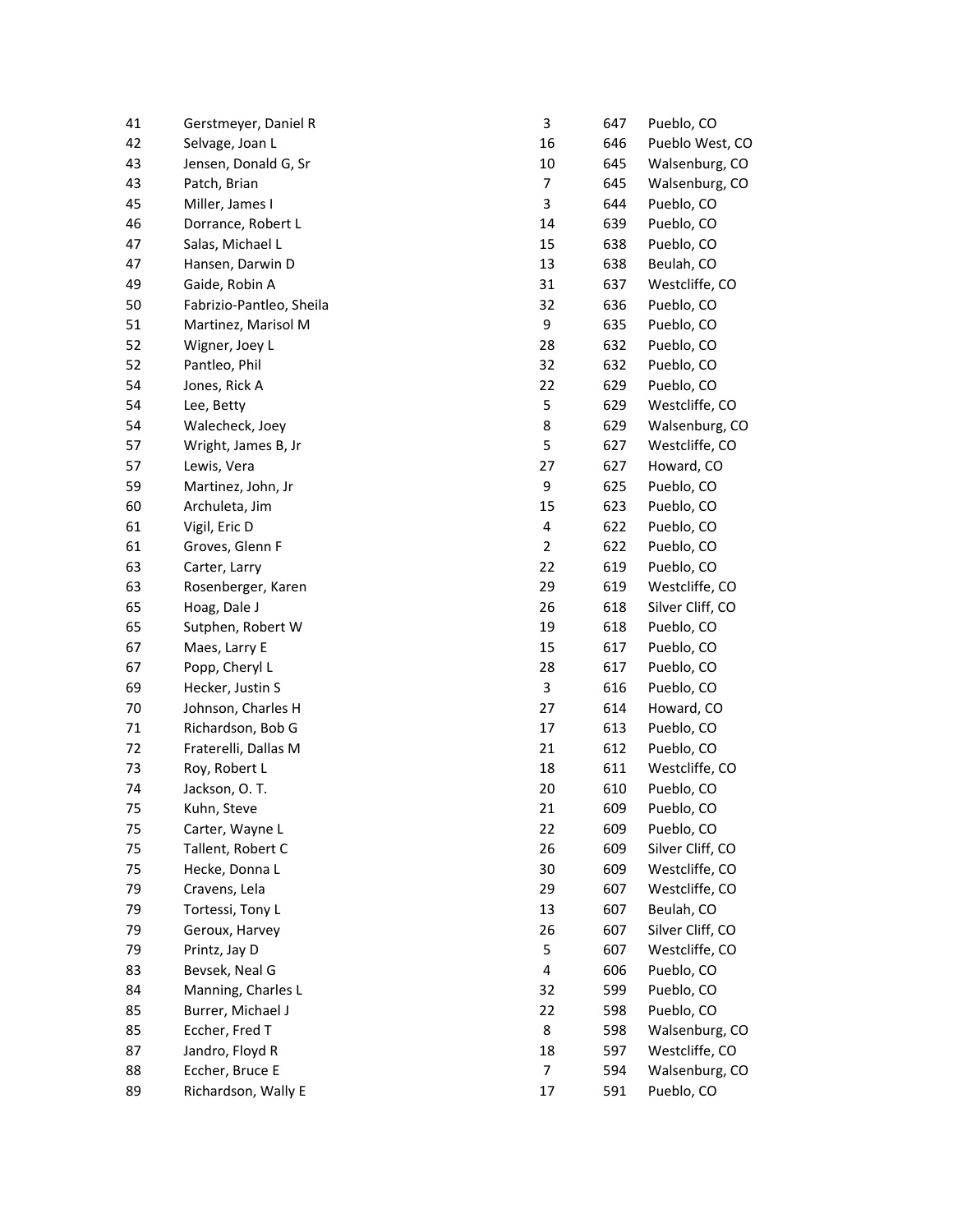| 90  | Lafler, Steve E      | 1  | 590 | Pueblo, CO       |
|-----|----------------------|----|-----|------------------|
| 91  | James, Janet L       | 10 | 582 | Walsenburg, CO   |
| 91  | Jandro, Steve        | 18 | 582 | Westcliffe, CO   |
| 91  | Seiling, Cindy       | 31 | 582 | Westcliffe, CO   |
| 94  | Meyer, Donald L      | 2  | 570 | Pueblo, CO       |
| 95  | Vigil, Gilbert R     | 17 | 567 | Pueblo, CO       |
| 96  | Eccher, James P      | 8  | 565 | Walsenburg, CO   |
| 97  | VanDeusen, Valerie S | 31 | 562 | Westcliffe, CO   |
| 98  | Emerson, Aaron W     | 6  | 561 | Pueblo, CO       |
| 99  | Kieckhafer, Chris J  | 19 | 559 | Pueblo, CO       |
| 100 | Fischer, Gary        | 18 | 558 | Westcliffe, CO   |
| 101 | Flinn, Russell D     | 11 | 556 | Westcliffe, CO   |
| 102 | Reigenborn, James C  | 32 | 551 | Pueblo, CO       |
| 103 | Geroux, Justin D     | 26 | 550 | Silver Cliff, CO |
| 103 | Grabner, Vern E      | 17 | 550 | Pueblo, CO       |
| 105 | Selvage, Robert L    | 16 | 532 | Pueblo West, CO  |
| 106 | Cravens, Gene        | 29 | 527 | Westcliffe, CO   |
| 107 | Johnson, Geraldine H | 27 | 520 | Howard, CO       |
| 108 | James, Paul D, Jr    | 10 | 509 | Walsenburg, CO   |
|     |                      |    |     |                  |

est score to cash is 692.

## **All-Events, Handicapped**

| Place          | Team name            | <b>Entry</b>   | <b>Score</b> | From            |
|----------------|----------------------|----------------|--------------|-----------------|
|                |                      |                |              |                 |
| $\mathbf{1}$   | Eccher, Raymond R    | $\overline{2}$ | 2,186        | Pueblo, CO      |
| $\overline{2}$ | Martinez, John N     | 9              | 2,162        | Pueblo, CO      |
| 3              | Rosenberger, Denny R | 29             | 2,090        | Westcliffe, CO  |
| 4              | Edison, Richard C    | 20             | 2,086        | Pueblo, CO      |
| 5              | Handy, James E       | 11             | 2,066        | Westcliffe, CO  |
| 6              | Allen, Michael J     | 11             | 2,065        | Westcliffe, CO  |
| 7              | Eccher, Bruce E      | 7              | 2,057        | Walsenburg, CO  |
| 8              | Fuentes, Daniel J    | 16             | 2,055        | Pueblo West, CO |
| 9              | Davis, Cliff L       | 19             | 2,052        | Pueblo, CO      |
| 10             | Reed, John E         | 14             | 2,043        | Pueblo, CO      |
| 11             | Hecke, F. Scott      | 25             | 2,040        | Westcliffe, CO  |
| 12             | Hecker, Justin S     | 3              | 2,030        | Pueblo, CO      |
| 13             | Atteberry, Martin K  | 3              | 2,028        | Pueblo, CO      |
| 14             | Jensen, Charles R    | 10             | 2,022        | Walsenburg, CO  |
| 15             | Printz, Barbara D    | 5              | 2,008        | Westcliffe, CO  |
| 16             | Salas, Michael L     | 15             | 2,006        | Pueblo, CO      |
| 17             | Garcia, Cody R       | 21             | 2,003        | Pueblo, CO      |
| 18             | Wright, James B, Jr  | 5              | 1,993        | Westcliffe, CO  |
| 19             | Chavez, Kenny A      | 14             | 1,992        | Pueblo, CO      |
| 19             | Schaak, Alan D       | $\mathbf{1}$   | 1,992        | Pueblo, CO      |
| 21             | Fischer, Deborah A   | 31             | 1,975        | Westcliffe, CO  |
| 22             | Amato, Colette D     | 16             | 1,971        | Pueblo West, CO |
| 23             | Lewis, Michael D     | 27             | 1,967        | Howard, CO      |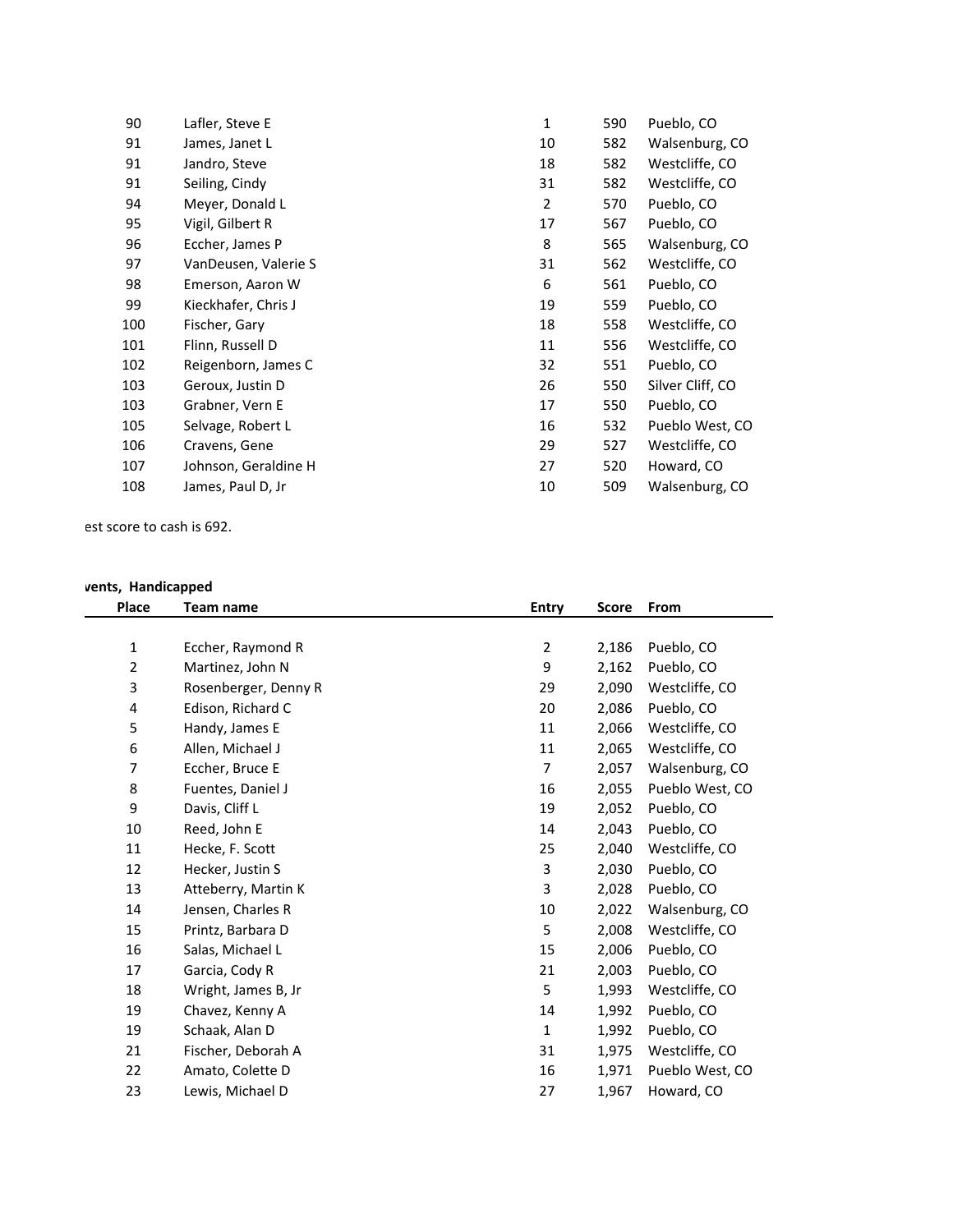| 24 | Lewis, Vera              | 27               | 1,963 | Howard, CO       |
|----|--------------------------|------------------|-------|------------------|
| 24 | Nezvensky, Marvin C, Jr  | 6                | 1,963 | Pueblo, CO       |
| 26 | Eccher, Ronald R         | 8                | 1,951 | Walsenburg, CO   |
| 27 | Emerson, Aaron W         | 6                | 1,950 | Pueblo, CO       |
| 28 | Jensen, Donald G, Sr     | 10               | 1,949 | Walsenburg, CO   |
| 29 | Fischer, Gary            | 18               | 1,944 | Westcliffe, CO   |
| 30 | Nezvensky, Marvin, III   | 6                | 1,942 | Pueblo, CO       |
| 31 | Walecheck, Joey          | 8                | 1,939 | Walsenburg, CO   |
| 32 | Mc Daniel, John          | $\boldsymbol{6}$ | 1,933 | Pueblo, CO       |
| 33 | Keeney, Adam H           | 2                | 1,922 | Pueblo, CO       |
| 34 | Printz, Jay D            | 5                | 1,920 | Westcliffe, CO   |
| 35 | Lockhart, Brian          | 11               | 1,917 | Westcliffe, CO   |
| 36 | Tallent, Robert C        | 26               | 1,912 | Silver Cliff, CO |
| 36 | Archuleta, Jim           | 15               | 1,912 | Pueblo, CO       |
| 38 | Fenstermaker, Dwight W   | 25               | 1,910 | Westcliffe, CO   |
| 38 | Martinez, John, Jr       | 9                | 1,910 | Pueblo, CO       |
| 40 | Flinn, Russell D         | 11               | 1,908 | Westcliffe, CO   |
| 41 | Gibbs, Carl R            | 20               | 1,906 | Pueblo, CO       |
| 41 | Musilli, Brian D         | $\overline{7}$   | 1,906 | Walsenburg, CO   |
| 43 | Martinez, Marisol M      | 9                | 1,905 | Pueblo, CO       |
| 44 | Dorrance, Robert L       | 14               | 1,903 | Pueblo, CO       |
| 45 | Hoag, Dale J             | 26               | 1,895 | Silver Cliff, CO |
| 46 | Cornett, Michael B       | 13               | 1,892 | Beulah, CO       |
| 47 | Connors, Jeff M          | 19               | 1,891 | Pueblo, CO       |
| 48 | Tortessi, Tony L         | 13               | 1,890 | Beulah, CO       |
| 49 | Quintana, Lloyd L        | 14               | 1,889 | Pueblo, CO       |
| 49 | Carter, Wayne L          | 22               | 1,889 | Pueblo, CO       |
| 51 | Pacheco, Joey            | $\overline{7}$   | 1,887 | Walsenburg, CO   |
| 52 | Tekavec, Leonard         | 20               | 1,885 | Pueblo, CO       |
| 53 | De Quardo, John R        | 13               | 1,883 | Beulah, CO       |
| 54 | Fraterelli, Dallas M     | 21               | 1,881 | Pueblo, CO       |
| 55 | Roy, Robert L            | 18               | 1,877 | Westcliffe, CO   |
| 55 | Sutphen, Robert W        | 19               | 1,877 | Pueblo, CO       |
| 57 | Maes, Larry E            | 15               | 1,874 | Pueblo, CO       |
| 57 | Jandro, Steve            | 18               | 1,874 | Westcliffe, CO   |
| 59 | Sandoval, Floyd          | 9                | 1,872 | Pueblo, CO       |
| 60 | Kuhn, Steve              | 21               | 1,866 | Pueblo, CO       |
| 60 | Geroux, Justin D         | 26               | 1,866 | Silver Cliff, CO |
| 62 | Patch, Brian             | 7                | 1,865 | Walsenburg, CO   |
| 63 | Cravens, Lela            | 29               | 1,863 | Westcliffe, CO   |
| 64 | Cowan, William Greg      | $\mathbf 1$      | 1,859 | Pueblo, CO       |
| 65 | Fabrizio-Pantleo, Sheila | 32               | 1,858 | Pueblo, CO       |
| 66 | Jackson, O. T.           | 20               | 1,852 | Pueblo, CO       |
| 67 | Lafler, Steve E          | $\mathbf 1$      | 1,851 | Pueblo, CO       |
| 68 | Heun, Justin M           | 21               | 1,849 | Pueblo, CO       |
| 69 | Groves, Glenn F          | $\overline{2}$   | 1,839 | Pueblo, CO       |
| 70 | Torrez, Ray M            | 15               | 1,831 | Pueblo, CO       |
| 71 | Kohnke, David F          | $\mathbf 1$      | 1,830 | Pueblo, CO       |
| 72 | Austin, Fran             | 30               | 1,827 | Westcliffe, CO   |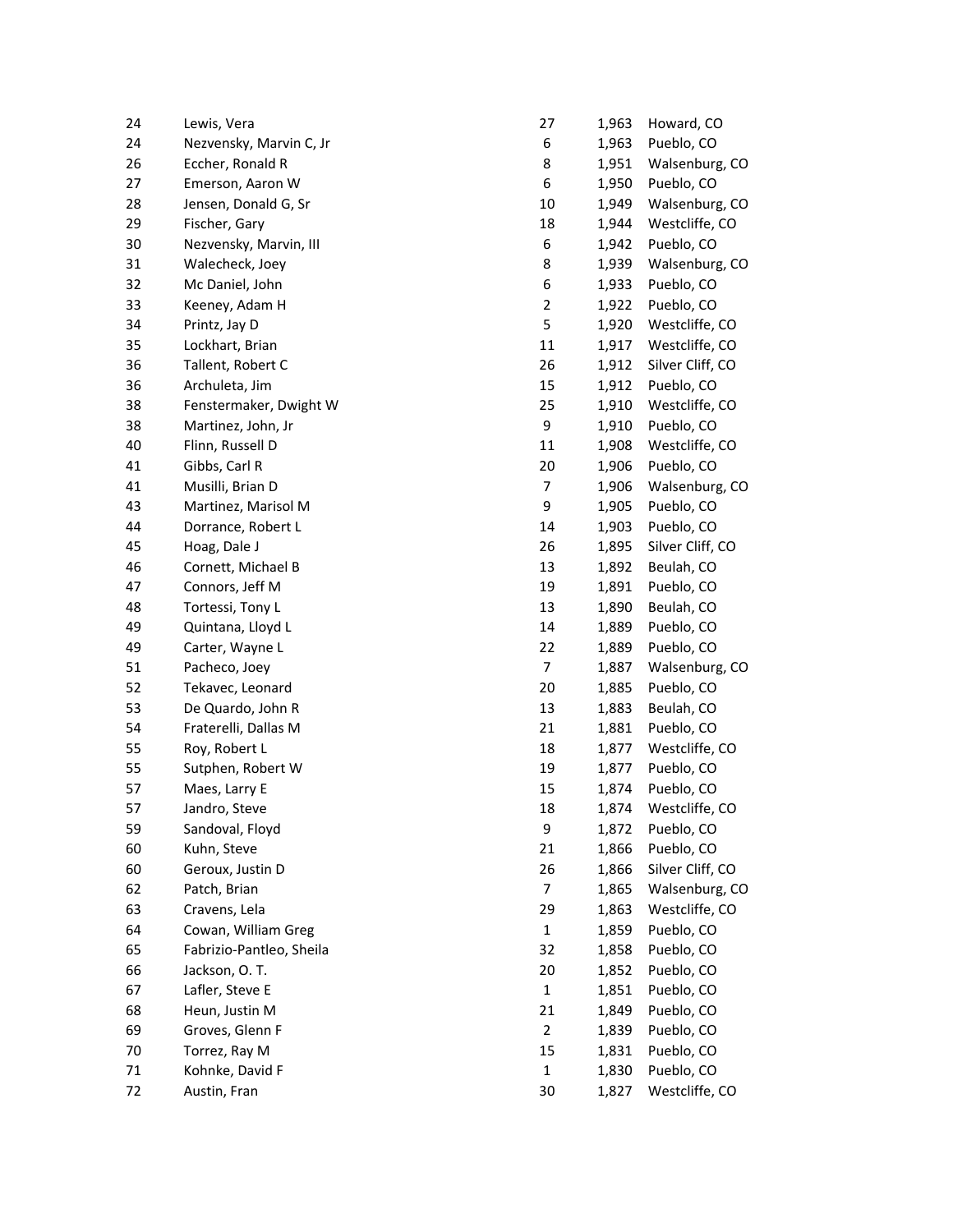| 73  | Pantleo, Phil        | 32             | 1,825 | Pueblo, CO       |
|-----|----------------------|----------------|-------|------------------|
| 73  | Meyer, Donald L      | $\overline{2}$ | 1,825 | Pueblo, CO       |
| 73  | Burrer, Michael J    | 22             | 1,825 | Pueblo, CO       |
| 76  | Gaide, Robin A       | 31             | 1,821 | Westcliffe, CO   |
| 77  | Miller, James I      | 3              | 1,820 | Pueblo, CO       |
| 78  | Geroux, Harvey       | 26             | 1,817 | Silver Cliff, CO |
| 79  | Lee, Betty           | 5              | 1,814 | Westcliffe, CO   |
| 80  | Johnson, Charles H   | 27             | 1,808 | Howard, CO       |
| 81  | Vigil, Gilbert R     | 17             | 1,796 | Pueblo, CO       |
| 82  | Eccher, Fred T       | 8              | 1,794 | Walsenburg, CO   |
| 83  | Jones, Rick A        | 22             | 1,793 | Pueblo, CO       |
| 84  | Rosenberger, Karen   | 29             | 1,789 | Westcliffe, CO   |
| 85  | Gerstmeyer, Daniel R | 3              | 1,779 | Pueblo, CO       |
| 86  | Seiling, Cindy       | 31             | 1,771 | Westcliffe, CO   |
| 87  | James, Janet L       | 10             | 1,767 | Walsenburg, CO   |
| 88  | Richardson, Bob G    | 17             | 1,763 | Pueblo, CO       |
| 89  | Reigenborn, James C  | 32             | 1,760 | Pueblo, CO       |
| 90  | Selvage, Joan L      | 16             | 1,741 | Pueblo West, CO  |
| 91  | Manning, Charles L   | 32             | 1,734 | Pueblo, CO       |
| 92  | Kieckhafer, Chris J  | 19             | 1,728 | Pueblo, CO       |
| 93  | Richardson, Wally E  | 17             | 1,726 | Pueblo, CO       |
| 93  | Grabner, Vern E      | 17             | 1,726 | Pueblo, CO       |
| 95  | VanDeusen, Valerie S | 31             | 1,716 | Westcliffe, CO   |
| 96  | Selvage, Robert L    | 16             | 1,710 | Pueblo West, CO  |
| 97  | Eccher, James P      | 8              | 1,704 | Walsenburg, CO   |
| 98  | Cravens, Gene        | 29             | 1,701 | Westcliffe, CO   |
| 99  | Hansen, Darwin D     | 13             | 1,677 | Beulah, CO       |
| 100 | Johnson, Geraldine H | 27             | 1,599 | Howard, CO       |
| 101 | James, Paul D, Jr    | 10             | 1,585 | Walsenburg, CO   |
|     |                      |                |       |                  |

The lowest score to cash is 2,028.

## **All-Events, Scratch**

| <b>Place</b>   | Team name               | Entry          | <b>Score</b> | From           |
|----------------|-------------------------|----------------|--------------|----------------|
|                |                         |                |              |                |
| $\mathbf{1}$   | Eccher, Raymond R       | $\overline{2}$ | 2,102        | Pueblo, CO     |
| $\overline{2}$ | Nezvensky, Marvin, III  | 6              | 1,942        | Pueblo, CO     |
| 3              | Fraterelli, Dallas M    | 21             | 1,875        | Pueblo, CO     |
| 4              | Hecker, Justin S        | 3              | 1,865        | Pueblo, CO     |
| 5              | Nezvensky, Marvin C, Jr | 6              | 1,864        | Pueblo, CO     |
| 6              | Carter, Larry           | 22             | 1,860        | Pueblo, CO     |
| 7              | Kuhn, Steve             | 21             | 1,830        | Pueblo, CO     |
| 8              | Heun, Justin M          | 21             | 1,828        | Pueblo, CO     |
| 9              | Emerson, Aaron W        | 6              | 1,821        | Pueblo, CO     |
| 10             | Garcia, Cody R          | 21             | 1,811        | Pueblo, CO     |
| 11             | Hecke, F. Scott         | 25             | 1,788        | Westcliffe, CO |
| 12             | Groves, Glenn F         | 2              | 1,782        | Pueblo, CO     |
| 13             | Fenstermaker, Dwight W  | 25             | 1,760        | Westcliffe, CO |